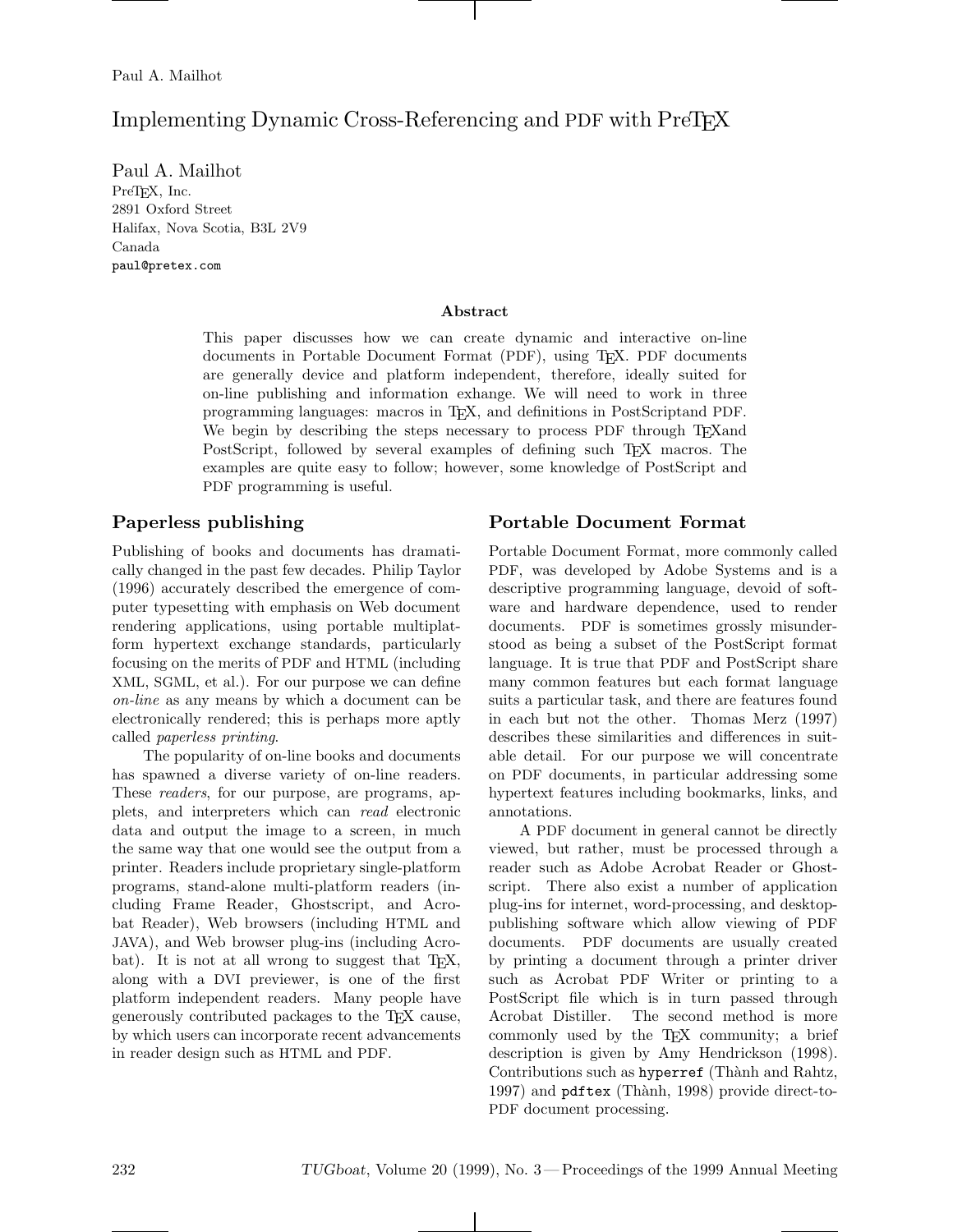#### **PDF through PostScript**

For our purpose we will concentrate on the method used by Hendrickson. The description of PDF and PostScript operators for hypertext links is found in Merz, but for our purpose we will briefly review it.

In order to create PDF links, we must first supply a set of raw PostScript instructions/definitions which will allow passage of PDF link code through Acrobat Distiller to create PDF files with links. This PDF code will be ignored by non-PDF devices such as PostScript printers. The following PostScript source code accommodates this by an if–else statement:

```
/pdfmark where
   {pop}
   {dictionary /pdfmark
    /cleartomark
    load put}
ifelse
```
In this PostScript code, the where command searches for a PostScript dict containing a definition of pdfmark. If the definition is found, then the if portion {pop} is executed and word pdfmark is popped off the execution stack by the PostScript interpreter; otherwise, pdfmark is defined to remove all the tokens between *mark* and the word pdfmark by using the PostScript operator /cleartomark. A mark in PostScript is the character [. We now have an avenue by which PDF code can be passed through both to PDF devices and non-PDF devices.

Most new DVI-to-PostScript interpreters have already included the above PostScript code in their document header. Those interpreters that do not include it can do so with the following TEX definition:

```
\def\initializePDF{
  \special{header=pdfparse.psc}}
```
This T<sub>EX</sub> macro tells T<sub>EX</sub> and any generic DVIto-PS driver to insert the file pdfparse.psc into the PostScript output file header. The file pdfparse.psc would then contain the above PostScript code with the /pdfmark definition.

#### **The PDF code**

Now that we have taken care of passing PDF link code, we must create PDF code for creating PDF links. The PDF code works in the same manner as PostScript in that we must create definitions using predefined PDF operators. There are essentially two parts to implementing PDF links. Merz (1997:288– 298) gives several examples of fully functional links which can be easily followed. The example

[ /Rect [ 0 0 60 60 ] /Page 124 /LNK pdfmark

contains all of the essential elements required for a link to pass through PostScript and be executed in PDF. The PostScript mark [ and definition pdfmark delimit the PDF code. It cannot be assumed that the code between the delimiters is PDF because we may need to pass values from TEX into the PDF code. The fully functioning example

```
\def\pdfbookmark#1#2{{
%#1=section/Chapter/etc..
%#2=usually the title
\special{verbatim=
" [ /Title (#1 #2)
    /OUT pdfmark"}
}}
```
shows how we can define a T<sub>EX</sub> macro, using a PostScript special, to insert entries into an outline of a PDF document. An example of an outline in Adobe Acrobat is shown in the left side of Figure 1. We can jump to each entry of the document by clicking the icon to the left of the outline entry.



**Figure 1:** An example of a PDF document containing an outline. We can use the outline to jump to its location in the body of the text.

A more useful but trickier example is:

```
\def\pdfnameddestination#1#2{{
%#1=xrf-tag name
%#2=pagenumber
\special{verbatim=
 [ /Dest /#1
    /page #2
    /Border [0 0 0]
    /DEST pdfmark"}
}}
\def\pdfgotonameddestination#1{{
%#1=xref-tag name
\special{verbatim=
 [ /Rect [ currentpoint
            2 neg add exch
           10 neg add exch
```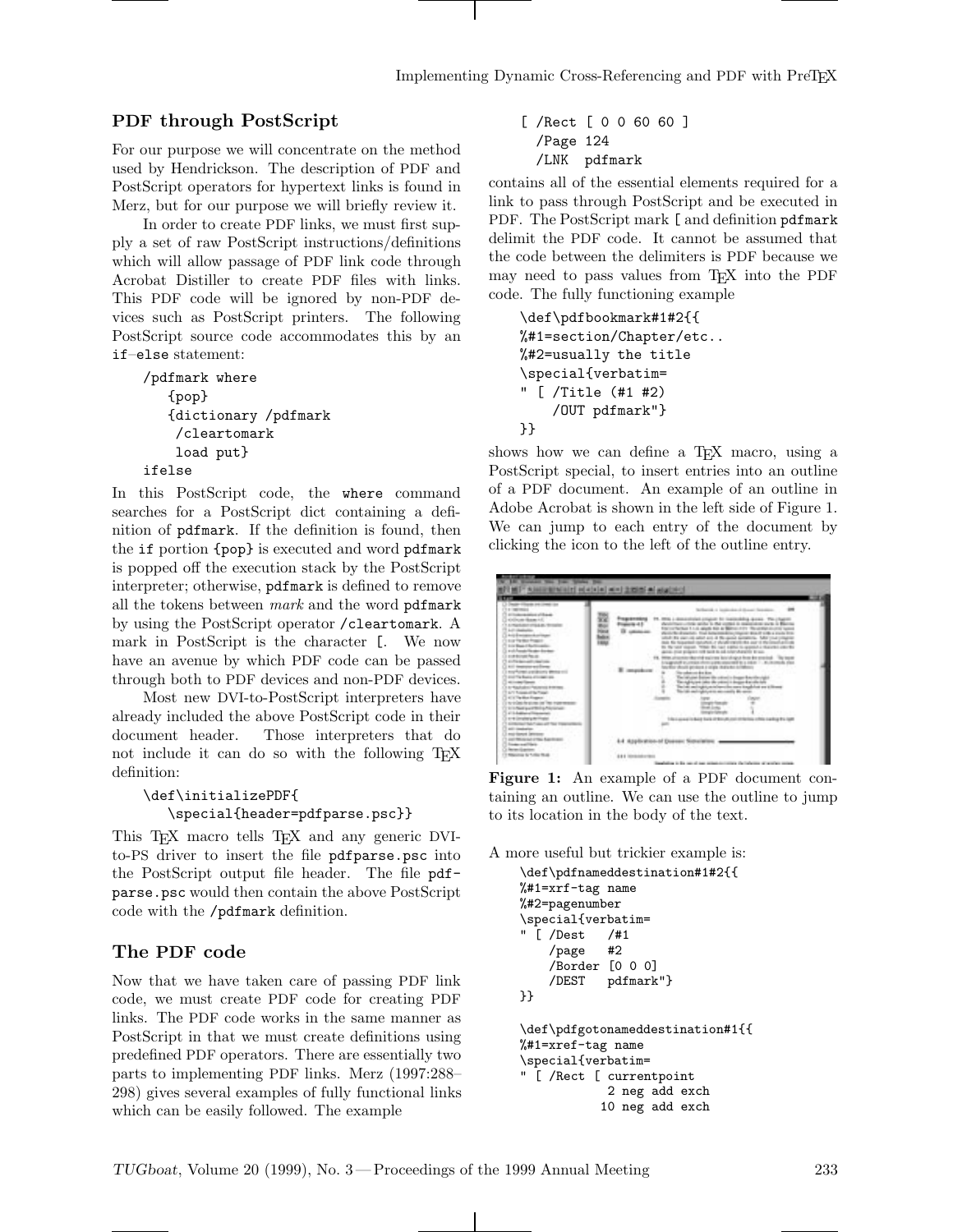```
currentpoint
            8 add exch
            0 add exch]
  /Border [0 0 0]
  /Dest /#1
  /LNK pdfmark "}
}}
```
This example supports dynamic cross-referencing in the PDF document in the same manner as IATFX. The first macro creates a mark where the source reference is located and the second macro creates a link to that reference. The second macro does this by creating a PDF link box 10 points square in the PDF document. If, in Acrobat Reader, you click on this box, you will jump to the page where the link is defined.

One major restriction of this method is that the entire project needs to be in one PDF document.

# **Multiple-file PDF documents**

Many books and other large projects need to be processed as multiple files, broken up so that each section is of more manageable size. But our earlier method of creating links as named references does not work outside a single file.

A better method, which works over multiple files, is to create a set of macros that reference both the filename and the page number With this method, we can set up a link to any PDF document, as long as we know the file name and the absolute page reference. This method is implemented in the following T<sub>EX</sub> definition:

```
\def\pdfxrffileopen#1#2{{
%#1= file name
%#2= absolute page number -
% not the printed page number
\special{verbatim=
" [ /Rect [ currentpoint
            2 neg add exch
           10 neg add exch
            currentpoint
            8 add exch
            0 add exch]
    /Border [0 0 0]
    /Action << /Type /Action
      /Subtype /GoToR
      /File (#1.pdf)
      /Dest [ #2 1 neg add /Fit ] >>
    /Subtype /Link
    /ANN pdfmark "}}}
```
This definition contains a few more operators but it has an overall structure similar to the earlier example. It is important to note that PDF documents are referenced by absolute page number. If, for example, the document contains front matter numbered i to xvi and text pages 1 through 23, then the absolute page numbers are 0 for i, 15 for xvi, 16 for 1, up through 38 for page 23. With a little work, one could easily redefine T<sub>EX</sub> cross-reference and index macros to include file names and absolute page numbers, thereby implementing dynamic and automatic PDF linking. One method for keeping track of absolute page numbering in T<sub>E</sub>X is to define a new counter and increment it in the TEX output routine.

We can combine the methods of the two previous examples by having the TFX macro PDFnameddestination include another TFX macro which writes each instance, named destination, and filename, to a global output file containing calls to each document file:

```
% Global file containing
% named destinations
\input document1.nd
\input document2.nd
   .
   .
```
\input documentN.nd

In this manner, all files can be accessed somewhat independently and named references for each document can be easily updated. By referencing this file, one can determine in which file a named destination occurs.



**Figure 2:** An example of a PDF document containing links from Table of Contents entries to their locations in the main body of the text.

Duplicate named destinations should not occur. Figures 2 and 3 show several examples of how this combination can be implemented to give PDF links. The small shaded boxes represent PDF link boxes; clicking on these boxes will jump the reader to the destination page.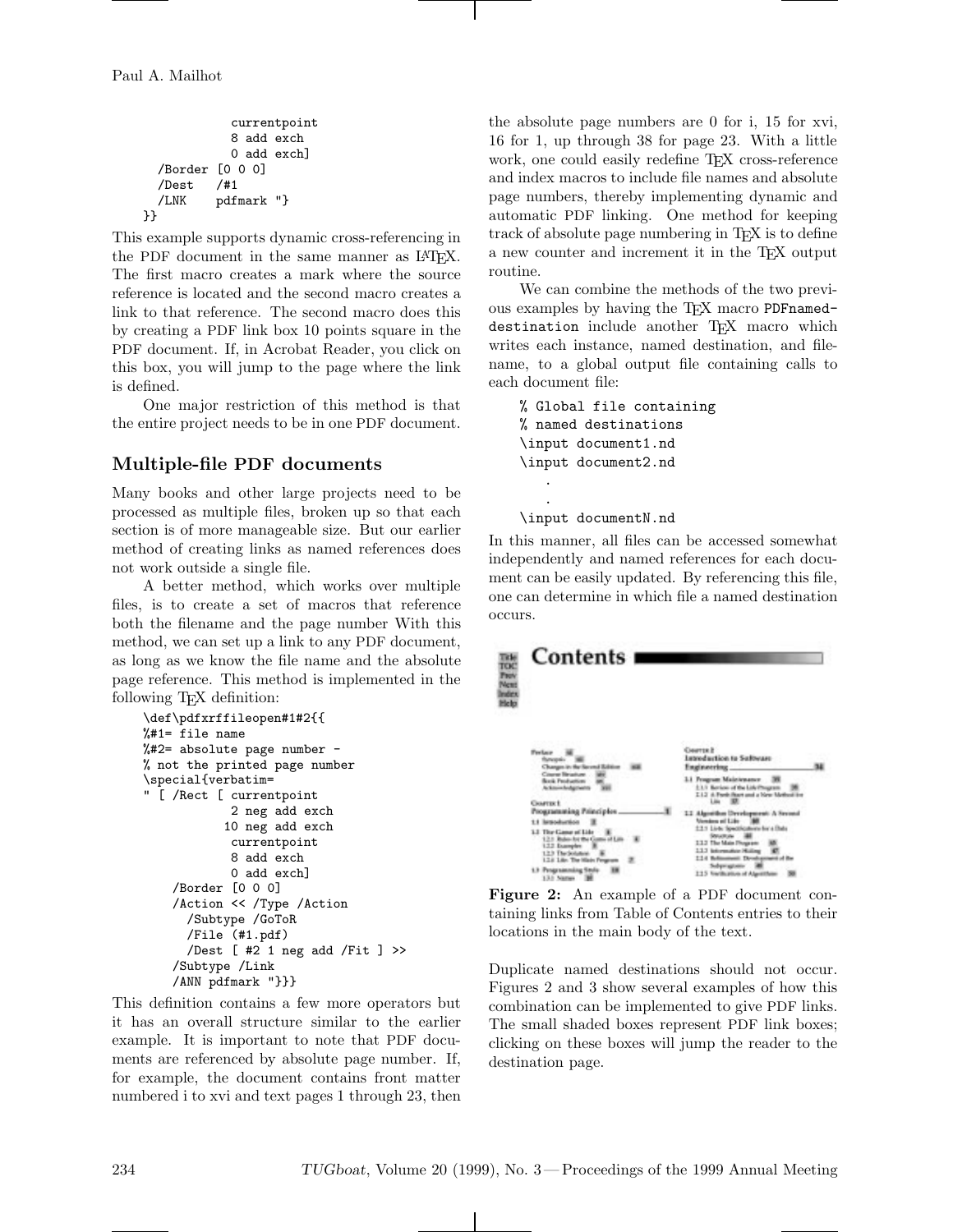

**Figure 3:** An example of index entries containing links to their locations in the main body of the text.

### **Launching applications from PDF links**

One final useful example of a PDF link is to allow a user to launch an application program while reading the PDF document. The following code allows an executable to be opened directly and related files to be opened using associations:

```
\def\pdflaunchapp#1{{%
% #1 = filename (pathname is optional)
\special{verbatim=
" [ /Rect [ currentpoint
            2 neg add exch
           10 neg add exch
            currentpoint
            8 add exch
            0 add exch]
    /Border [0 0 0]
    /Action << /Type /Action
         /Subtype /Launch
         /File (#1) >>
    /Subtype /Link
    /ANN pdfmark "}}}
```
The T<sub>F</sub>X example

```
\pdflaunchapp{filename.c}
```
can be used to compile, or to open with an Integrated Development Environment (IDE), files having extensions associated with C compilers. Files such as MS-DOS executables can work, although these files can only be run in a DOS/Windows environment. The shaded boxes containing the uppercase "D" in Figure 4 indicates a PDF link to launch the program compside.exe. In general, this type of PDF link can be platform- and operating-system-specific; however, under certain conditions, it can be quite useful. Any link to an executable should be thoroughly tested before being distributed.



**Figure 4:** An example of launching an application in a PDF file by clicking the shaded boxes containing the "D".

#### **Customized PDFlink radio buttons**

We can now create documents which contain dynamically linked cross-references in the form of PDF links. We should now enhance our PDF documents by creating menus or user-defined buttons which will allow warping to different locations of the book. In Figures 1 to 4 we see a menu with such headings as **Title**, **TOC**, **Prev**, **Next**, **Index**, and **Help**; all these represent links to various locations in the book. These are inserted onto each page by including a TEX command in the output routine. The TEX output routine

```
\def\output{\shipout\vbox{\pdftoolbar
\makeheadline
\pagebody
\makefootline}%
\advancepageno
\global\advance\absolutepageno by 1
\ifnum\outputpenalty>-\@MM
\else\dosupereject\fi}
```
is taken from the set of macros used to create the pages in Figures 1 to 4. Note that there is also a reference to absolute page numbering in the sixth line, as we suggested earlier. The T<sub>E</sub>X macro for the PDF link toolbar

```
\def\pdftoolbar{{
\vbox to 0pt{\hbox to 0pt{\hskip -15pc
\vbox{\hsize=8pc%
\pdftitlepage
\pdftoc
\pdfprev
\pdfnext
\pdfindex
\pdfhelp
}\hss}\vss}}}
```